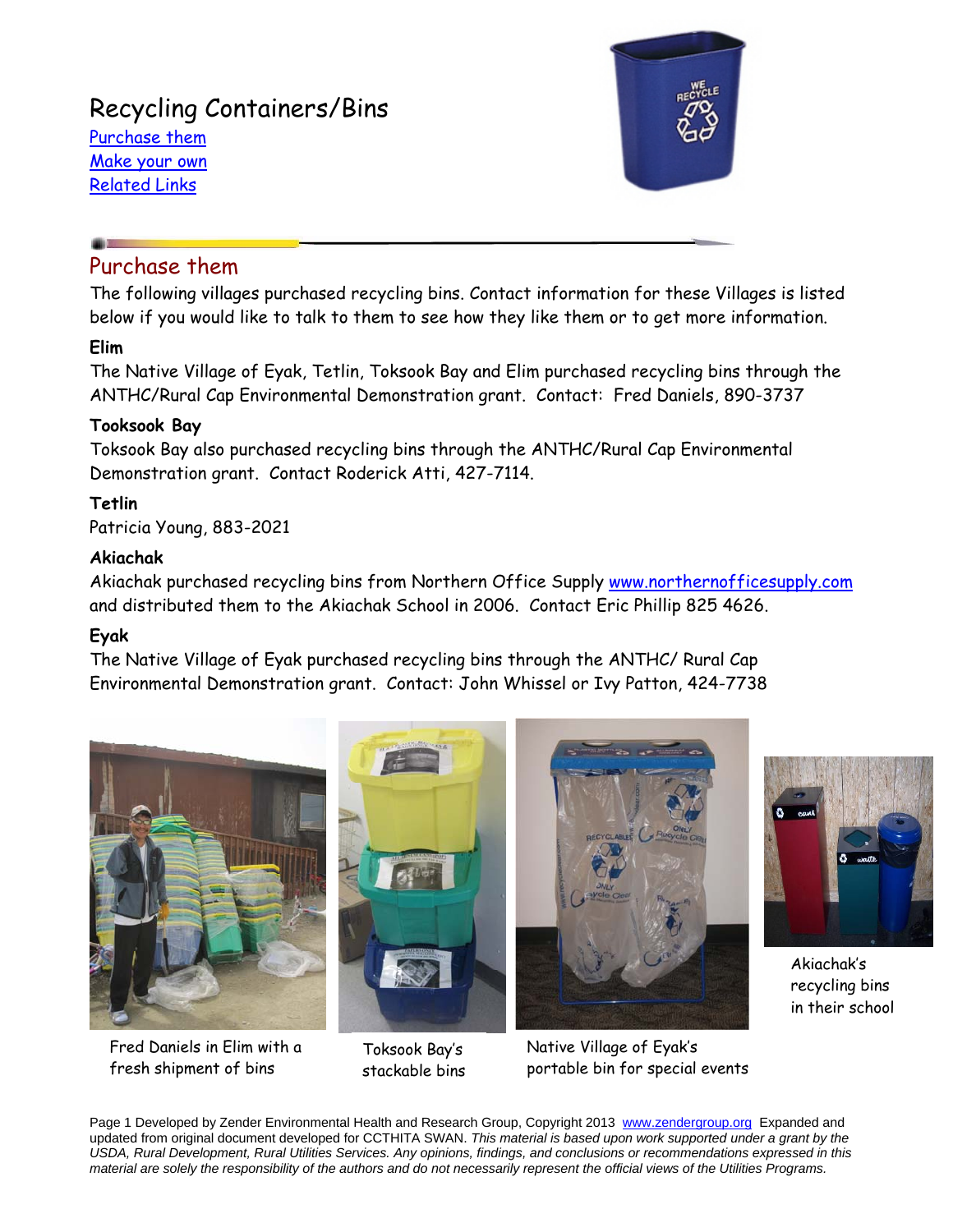Craig Tribal Association has an Alleycat to assist with their recycling. It was purchased through an ANTHC grant from Dempster Industries for about \$10,000. http://www.dempsterllc.com/ or 800-777-0212



Here is a diagram from Alleycat website on how a trailer system like this works:



Call **Brian Holter in Craig at 826 5125** to ask how they like their Alley Cat!

Page 2 Developed by Zender Environmental Health and Research Group, Copyright 2013 www.zendergroup.org Expanded and updated from original document developed for CCTHITA SWAN. *This material is based upon work supported under a grant by the USDA, Rural Development, Rural Utilities Services. Any opinions, findings, and conclusions or recommendations expressed in this material are solely the responsibility of the authors and do not necessarily represent the official views of the Utilities Programs.*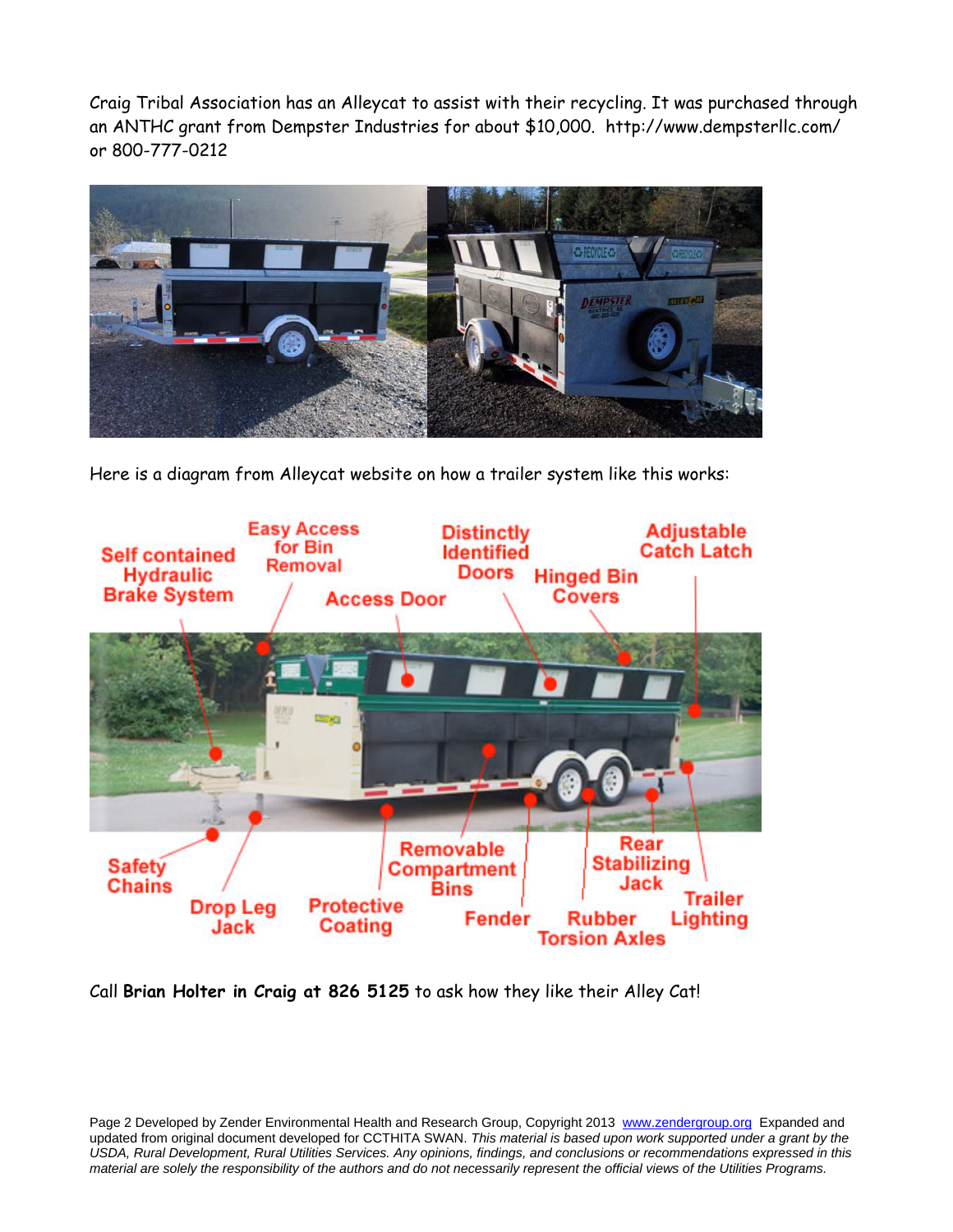### **Bins can also be purchased from:**

#### **Midpoint International**

Indoor and outdoor bins available, made from 100% recycled plastic! Phone: 1 (888) 646-4246 http://www.cleanriver.com/recycling-containers

#### **Rubbermaid**

www.rcpworksmarter.com/rcp/products/subcategory.jsp?categoryID=4&subcategoryID=56

#### **Otto**

1-800-795-6886 http://www.otto-usa.com

#### **Busch Systems**

1-800-565-9931 or info@buschsystems.com or www.buschsystems.com/index.php

You can also call up your local **hardware store** to see if they sell plastic containers that can be used for recycling receptacles.

The following stores in **Anchorage** sell recycling containers:

#### **Alaska Industrial Hardware**

2192 Viking Dr. 1-800-478-7201 or 907-276-7201 http://store.aihalaska.com/ None in stock but can order Rubbermaid products.

#### **Alaska Warehouse Equipment & Supply (Indoff, Inc.)**

320 E. 76th Ave 907 522-3842 http://www.akwarehouse.com/index.html Does not keep them in stock but will order. Check www.rubbermaidcommercial.com/rcp/products/categorylist.jsp for product list.

#### **Arctic Office Products**

100 W. Fireweed Lane 907 276-2322 www.arcticoffice.com

None in stock, but can order various sizes for indoor and outdoor use. Click "Customer Login" on the bottom, left hand side of the page.

Enter "demo" for the username and password to browse products and call to order.

#### **Asplund Supply (Waxie Sanitary Supply)**

4005 Spenard Rd. 907 248-0404

None in stock but can order 23 and 32-gallon sizes for indoor use.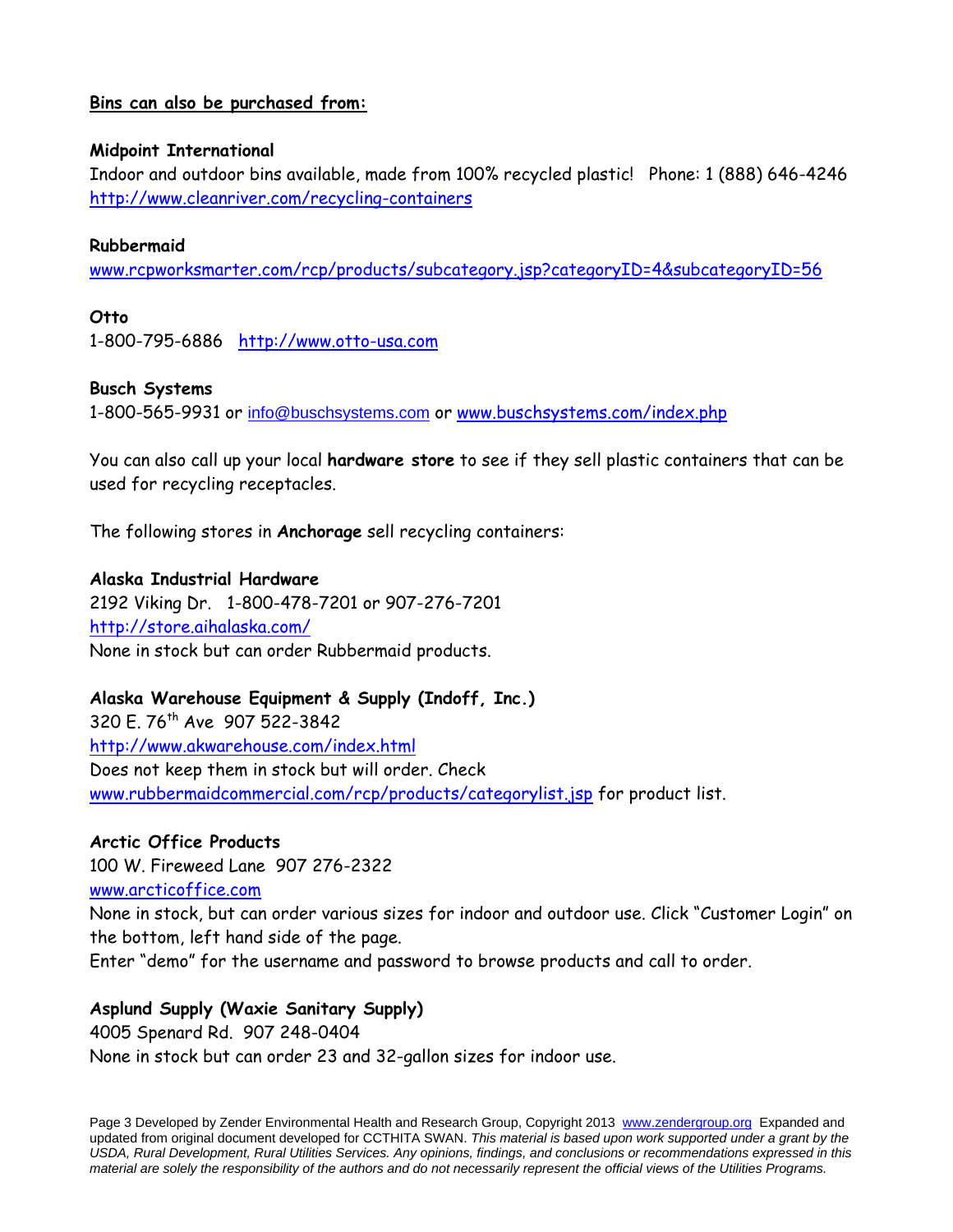## **Grainger Industrial Supply**

6240 B St. 907 562-5400

Carries indoor and outdoor bins in various sizes. See website to browse products: www.grainger.com/grainger/receptacles-and-containers/cleaning/ecatalog/N-89j?bc=y

## **Flingsbins**

http://www.flingsbins.com/products

You can purchase these through Amazon.com or at Target locatio

## **Home Depot**

515 E Tudor Road 907 563-9800 Carries small to large size indoor bins.

## **Northern Office Supply**

8160 Greenwood St. 1-800-478-6201 Sells 14 and 18 gallon indoor bins.

The following store in **Fairbanks** sells recycling containers: **Home Depot**  1301 Old Steese Hwy, Fairbanks (907) 451-9003 Carries 20-50 gallon indoor and outdoor bins



Tununak's Flings Bin

The vendors are listed as a directory to assist people in identifying and locating the resources they need to apply to their individual, company, or community situations. Zender neither endorses nor underwrites any of the vendors listed here and is not in any financial relationship with any vendor listed here. Zender does not portray this vendor list as a final or complete. Zender invites vendors whose products and/or services fit the category of Solid Waste Management to contact Simone Sebalo, Deputy Director, 907-341-3279, about inclusion on the vendor resource web list.

## Make your own

Simple recycling containers can be made out of garbage cans. Having a lid with a small hole on top of the container can help to remind people that the container is for recyclables only. Also, marking the containers well with "Recyclables" will help keep trash out.

The Glacier Bay National Park Waste Management Facility near Gustavus in the Southeast built a fantastic recycling sorting and storage system out of scrap materials from a building that was demolished.

These are "shoots" for different kinds of materials. (Each shoot is labeled). They rest over a sorting table. This is an innovative and efficient design! Bag holders are positioned on the other side of "shoots".

Page 4 Developed by Zender Environmental Health and Research Group, Copyright 2013 www.zendergroup.org Expanded and updated from original document developed for CCTHITA SWAN. *This material is based upon work supported under a grant by the USDA, Rural Development, Rural Utilities Services. Any opinions, findings, and conclusions or recommendations expressed in this material are solely the responsibility of the authors and do not necessarily represent the official views of the Utilities Programs.*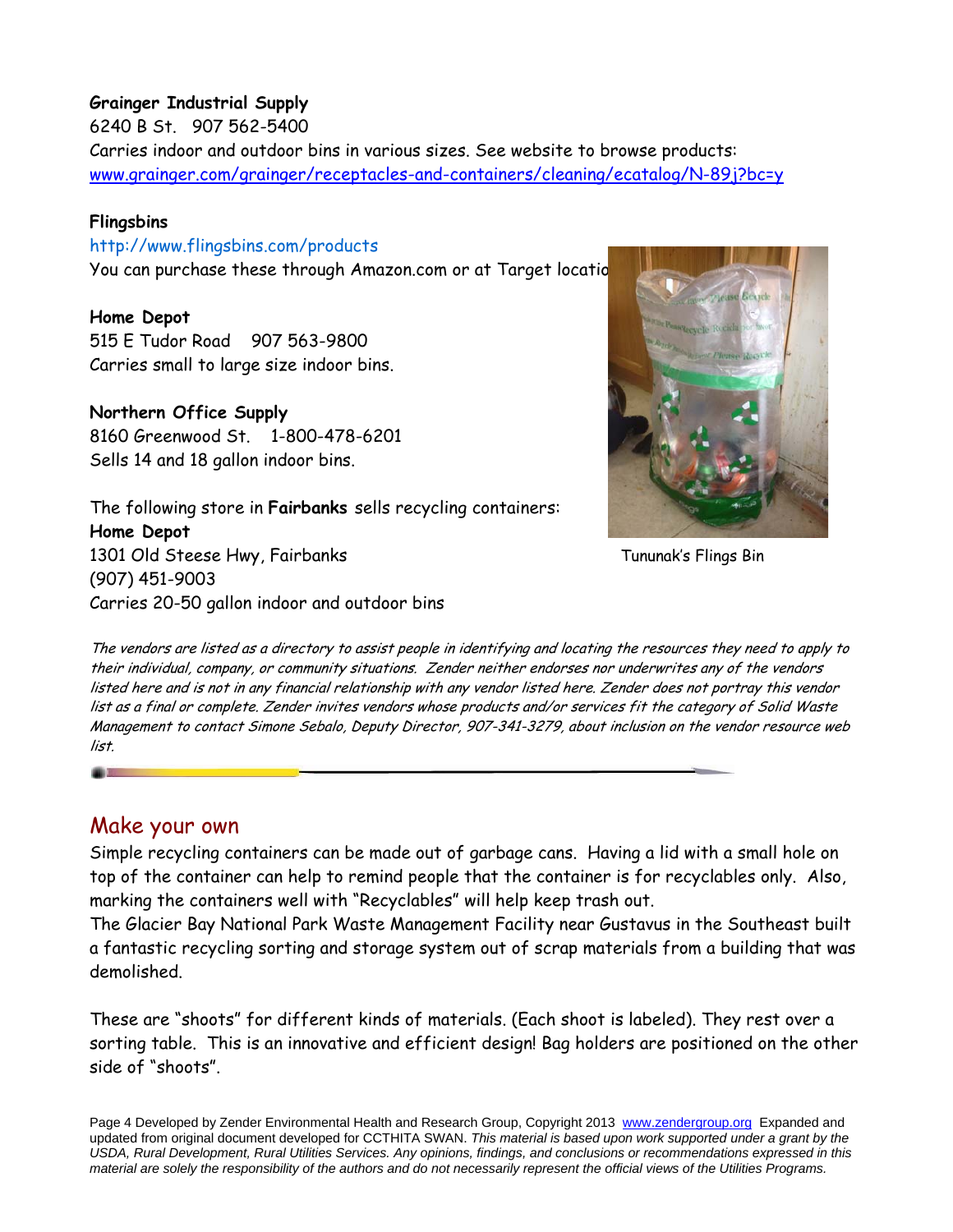

Bags of recyclables from the "shoots" are then taken to the recycling storage area. The compact and flexible design of the storage area takes up little space and is easy to keep organized. This efficient design helps the Park to achieve a 75% recycling rate!

If you would like to talk to the Park Service about their recycling bin system, contact Dean Waguespack **697-2637.** 

**The City of Gustavus** also has a homemade system for sorting recyclables. Paul Berry, the operator for the Disposal and Recycling Center, simply set up some trash cans and then clearly marked the cans with signs to let people know which types of recyclables go into each can. As you can see in this picture, he even made signs and glued sample items to them to display what items belong in the bins and what items don't belong in the bins (green signs for "yes" and red signs for "no"). Having a visual like this can be helpful for communities where recycling is still a new concept because it is another form of public outreach and education. You can contact Paul Berry if you have further questions at 907-697-2118 or dumpmaster@gustavus-ak.gov.



Page 5 Developed by Zender Environmental Health and Research Group, Copyright 2013 www.zendergroup.org Expanded and updated from original document developed for CCTHITA SWAN. *This material is based upon work supported under a grant by the USDA, Rural Development, Rural Utilities Services. Any opinions, findings, and conclusions or recommendations expressed in this material are solely the responsibility of the authors and do not necessarily represent the official views of the Utilities Programs.*